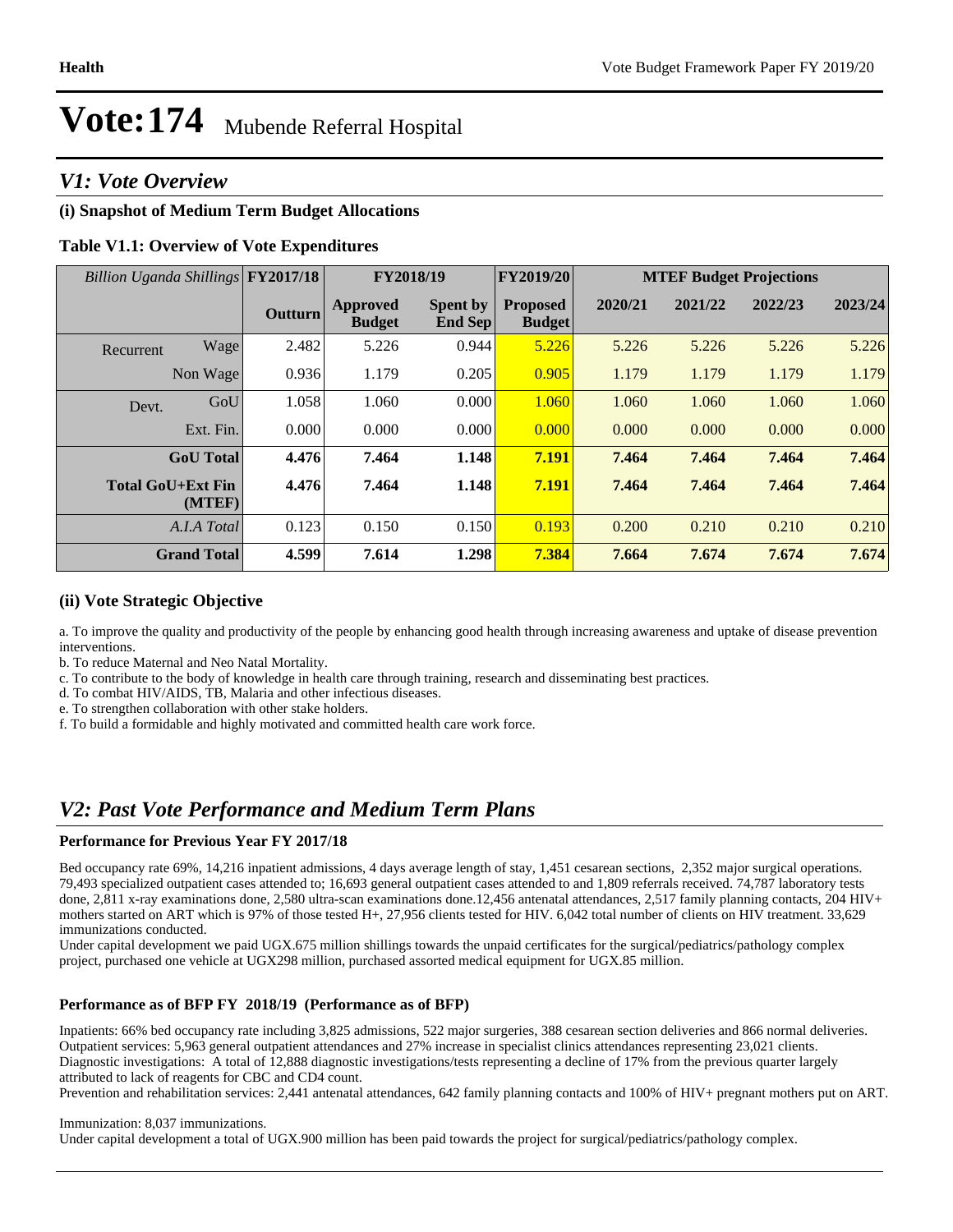#### **FY 2019/20 Planned Outputs**

Inpatients: BOR 70% with 16,000 inpatient admissions, 4 days average length of stay, 1,500 cesarean section deliveries, and 2,400 major surgeries.

Out patients: 5% increment in specialists clinic outpatient attendances translating into 85,000 attendances.

Diagnostic investigations: 5% translating into 80,000 investigations/tests

Immunization: 35,000 immunizations

Prevention and rehabilitation services: 12,00 antenatal attendances, 2,700 family planning contacts, 100% HIV+ mothers started on ART, 25,000 clients tested for HIV, 7,000 total number of clients on HIV treatment.

#### **Medium Term Plans**

In the medium term management is to continue strengthening the private wing to generate financial resources to support other service areas and motivate health workers, complete construction of the medical/pediatric/private/pathology block, seek to improve solar power and water harvesting to ensure constant service delivery. Continue to strengthen systems to promote efficiency and effectiveness. Continue to allocate resources effectively to improve service delivery and fill the vacant positions to improve specialized services.

#### **Efficiency of Vote Budget Allocations**

Allocation of resources has been made targeting the core of the service provision like in patients and a bigger chunk of capital development towards the ongoing project. In order to cut on the utility bills expenditure is planned for a bore hole water project to be connected to the mains while solar security lights are to be installed. This will create cost effectiveness and save resources to be allocated to other pertinent service areas,

#### **Vote Investment Plans**

Capital Development: UGX.870 million allocated for the surgical/pediatrics/pathology complex project while the balance is to do solar power security lighting around the hospital, opening a bore hole, put a solar/power submersible pump, do wiring to connect it to power, put a fence and do plumbing works to connect to water mains 400 meters away.

#### **Major Expenditure Allocations in the Vote for FY 2019/20**

Major expenditure allocations are for inpatient services and outpatient services while for capital development 84% is allocated towards the ongoing project of construction of surgical/pediatric/private/pathology complex with the remaining 16% going to a water and solar security lights projects.

#### **V3: PROGRAMME OUTCOMES, OUTCOME INDICATORS AND PROPOSED BUDGET ALLOCATION**

#### **Table V3.1: Programme Outcome and Outcome Indicators**

| <b>Vote Controller:</b>                                            |                                                             |                                                                                                          |                  |                 |                            |                          |                          |  |  |
|--------------------------------------------------------------------|-------------------------------------------------------------|----------------------------------------------------------------------------------------------------------|------------------|-----------------|----------------------------|--------------------------|--------------------------|--|--|
| <b>Programme:</b>                                                  |                                                             | <b>56 Regional Referral Hospital Services</b>                                                            |                  |                 |                            |                          |                          |  |  |
| <b>Programme Objective:</b>                                        | services.                                                   | To provide specialized and general health care services, preventive, rehabilitative and health promotion |                  |                 |                            |                          |                          |  |  |
| <b>Responsible Officer:</b>                                        | Dr. Andema Alex                                             |                                                                                                          |                  |                 |                            |                          |                          |  |  |
| <b>Programme Outcome:</b>                                          | Quality and accessible regional referral hospital services. |                                                                                                          |                  |                 |                            |                          |                          |  |  |
| <b>Sector Outcomes contributed to by the Programme Outcome</b>     |                                                             |                                                                                                          |                  |                 |                            |                          |                          |  |  |
| 1. Improved quality of life at all levels                          |                                                             |                                                                                                          |                  |                 |                            |                          |                          |  |  |
|                                                                    |                                                             |                                                                                                          |                  |                 | <b>Performance Targets</b> |                          |                          |  |  |
| <b>Programme Performance Indicators (Output)</b>                   | 2017/18<br>Actual                                           | 2018/19<br><b>Target</b>                                                                                 | <b>Base year</b> | <b>Baseline</b> | 2019/20<br><b>Target</b>   | 2020/21<br><b>Target</b> | 2021/22<br><b>Target</b> |  |  |
| • Bed Occupancy Rate (BOR)                                         | 85%                                                         |                                                                                                          |                  |                 | 70%                        | 80%                      | 85%                      |  |  |
| • Percentage increase of diagnostic<br>investigations carried out. |                                                             | 10%                                                                                                      |                  |                 | $5\%$                      | 10%                      | 10%                      |  |  |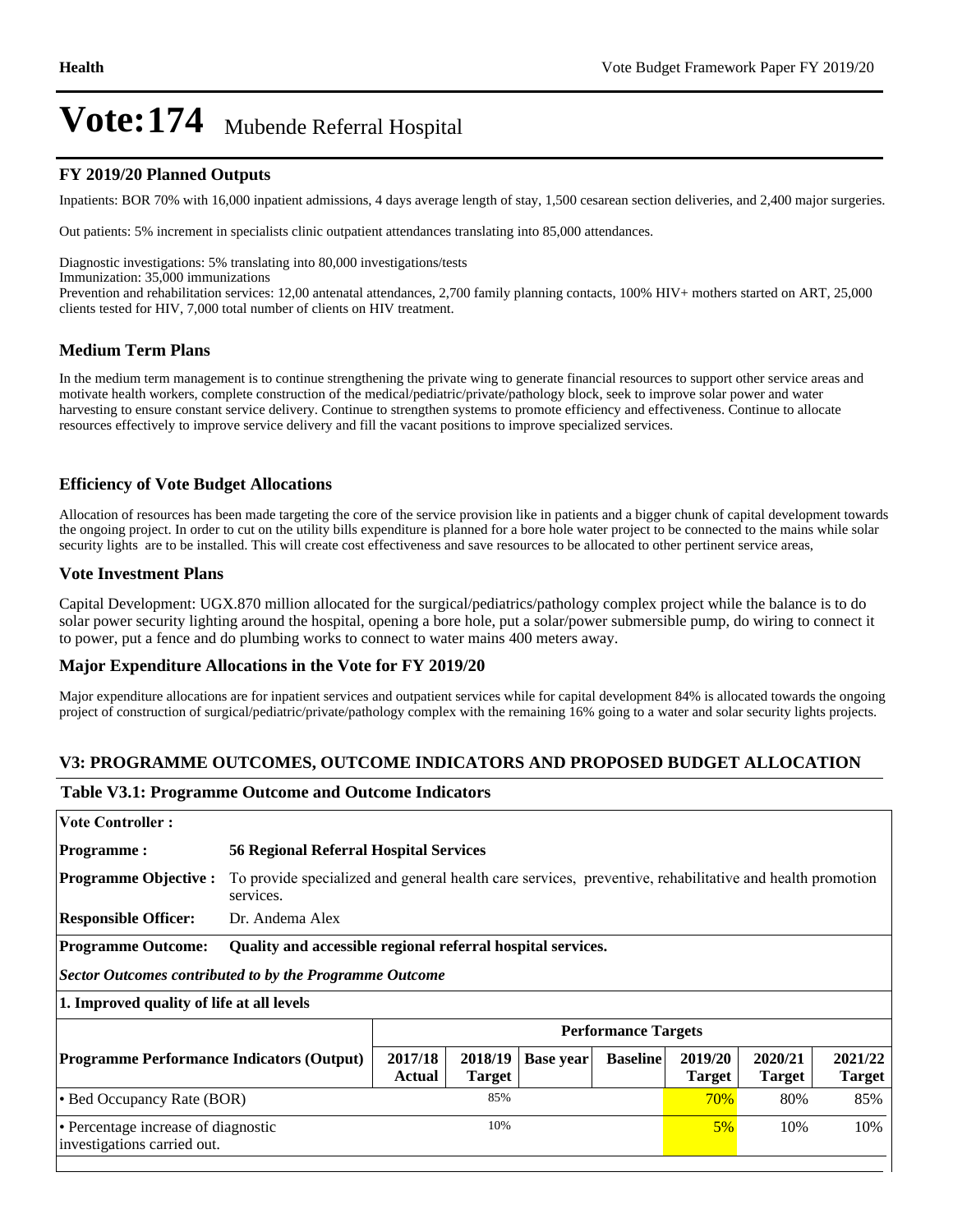| • Percentage increase of specialised clinic | 5% | 10% | 15% | $5\%$ |
|---------------------------------------------|----|-----|-----|-------|
| outpatients attendances                     |    |     |     |       |

#### **Table V3.2: Past Expenditure Outturns and Medium Term Projections by Programme**

| Billion Uganda shillings               | 2017/18 | 2018/19                                   |        | 2019-20                          | <b>MTEF Budget Projections</b> |         |         |         |
|----------------------------------------|---------|-------------------------------------------|--------|----------------------------------|--------------------------------|---------|---------|---------|
|                                        | Outturn | <b>Approved</b> Spent By<br><b>Budget</b> | End O1 | <b>Proposed</b><br><b>Budget</b> | 2020-21                        | 2021-22 | 2022-23 | 2023-24 |
| Vote: 174 Mubende Referral Hospital    |         |                                           |        |                                  |                                |         |         |         |
| 56 Regional Referral Hospital Services | 4.399   | 7.464                                     | 1.141  | 7.191                            | 7.464                          | 7.464   | 7.464   | 7.464   |
| <b>Total for the Vote</b>              | 4.399   | 7.464                                     | 1.141  | 7.191                            | 7.464                          | 7.464   | 7.464   | 7.464   |

#### **V4: SUBPROGRAMME PAST EXPENDITURE OUTTURNS AND PROPOSED BUDGET ALLOCATIONS**

#### **Table V4.1: Past Expenditure Outturns and Medium Term Projections by SubProgramme**

| Billion Uganda shillings                                   | 2017/18        | <b>FY 2018/19</b>     |                                          | 2019-20                          | <b>Medium Term Projections</b> |         |         |         |
|------------------------------------------------------------|----------------|-----------------------|------------------------------------------|----------------------------------|--------------------------------|---------|---------|---------|
|                                                            | Outturn Budget | <b>Approved</b> Spent | $\mathbf{B}\mathbf{y}$<br><b>End Sep</b> | <b>Proposed</b><br><b>Budget</b> | 2020-21                        | 2021-22 | 2022-23 | 2023-24 |
| Programme: 56 Regional Referral Hospital Services          |                |                       |                                          |                                  |                                |         |         |         |
| 01 Mubende Referral Hospital Services                      | 3.253          | 6.312                 | 1.126                                    | 6.039                            | 6.312                          | 6.312   | 6.312   | 6.312   |
| 02 Mubende Referral Hospital Internal Audit                | 0.010          | 0.010                 | 0.003                                    | 0.010                            | 0.010                          | 0.010   | 0.010   | 0.010   |
| 03 Mubende Regional Maintenance                            | 0.082          | 0.082                 | 0.012                                    | 0.082                            | 0.082                          | 0.082   | 0.082   | 0.082   |
| 1004 Mubende Rehabilitation Referal Hospital               | 0.675          | 0.908                 | 0.000                                    | 0.890                            | 0.800                          | 0.800   | 0.800   | 0.800   |
| 1482 Institutional Support to Mubende Regional<br>Hospital | 0.383          | 0.152                 | 0.000                                    | 0.170                            | 0.260                          | 0.260   | 0.260   | 0.260   |
| <b>Total For the Programme: 56</b>                         | 4.404          | 7.464                 | 1.141                                    | 7.191                            | 7.464                          | 7.464   | 7.464   | 7.464   |
| <b>Total for the Vote:174</b>                              | 4.404          | 7.464                 | 1.141                                    | 7.191                            | 7.464                          | 7.464   | 7.464   | 7.464   |

#### **Table V4.2: Key Changes in Vote Resource Allocation**

| Major changes in resource allocation over and above the<br>previous financial year | Justification for proposed Changes in Expenditure and<br><b>Outputs</b>                                                                                                                                                                                                |
|------------------------------------------------------------------------------------|------------------------------------------------------------------------------------------------------------------------------------------------------------------------------------------------------------------------------------------------------------------------|
| Vote :174 Mubende Referral Hospital                                                |                                                                                                                                                                                                                                                                        |
| Programme: 56 Mubende Referral Hospital                                            |                                                                                                                                                                                                                                                                        |
| Output: 78 Purchase of Office and Residential Furniture and Fittings               |                                                                                                                                                                                                                                                                        |
| Change in Allocation (UShs Bn):<br>(0.010)                                         | Was a one off activity money has been moved to water<br>project                                                                                                                                                                                                        |
| Output: 85 Purchase of Medical Equipment                                           |                                                                                                                                                                                                                                                                        |
| Change in Allocation (UShs Bn):<br>(0.090)                                         | In order to improve cost effectiveness and have some savings<br>from utilities this money has been moved to carry out a<br>water project by opening up a well, sink a solar/power<br>operated submersible pump, do its wiring, carry out<br>plumbing to the main tank. |

#### **Table V4.3: Major Capital Investment (Capital Purchases outputs over 0.5Billion)**

| 2018/19<br>$\mathbf{L}$ | 2019/20<br>$- F$<br><b>STATE OF BUILDING</b> |
|-------------------------|----------------------------------------------|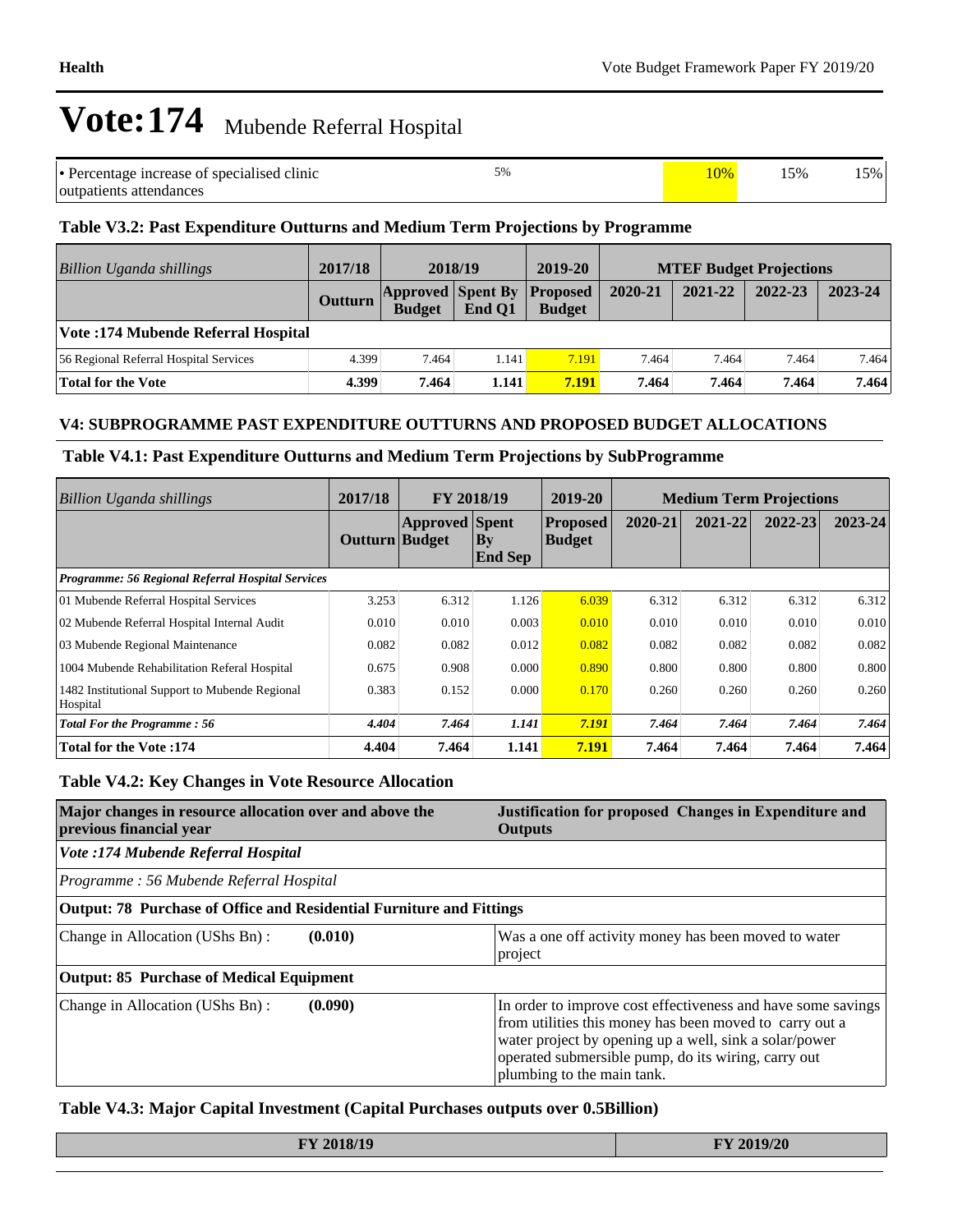| <b>Appr. Budget and Planned Outputs</b>                                                                                                                                                                                                                                                                                                                                                                                                                                                                                                              |                                                   | <b>Expenditures and Achievements</b><br>by end Sep                                                                                                                                                                                                        | <b>Proposed Budget and Planned Outputs</b>                                                                                   |  |  |  |  |  |
|------------------------------------------------------------------------------------------------------------------------------------------------------------------------------------------------------------------------------------------------------------------------------------------------------------------------------------------------------------------------------------------------------------------------------------------------------------------------------------------------------------------------------------------------------|---------------------------------------------------|-----------------------------------------------------------------------------------------------------------------------------------------------------------------------------------------------------------------------------------------------------------|------------------------------------------------------------------------------------------------------------------------------|--|--|--|--|--|
| Vote 174 Mubende Referral Hospital                                                                                                                                                                                                                                                                                                                                                                                                                                                                                                                   |                                                   |                                                                                                                                                                                                                                                           |                                                                                                                              |  |  |  |  |  |
|                                                                                                                                                                                                                                                                                                                                                                                                                                                                                                                                                      | Programme: 56 Regional Referral Hospital Services |                                                                                                                                                                                                                                                           |                                                                                                                              |  |  |  |  |  |
| Project: 1004 Mubende Rehabilitation Referal Hospital                                                                                                                                                                                                                                                                                                                                                                                                                                                                                                |                                                   |                                                                                                                                                                                                                                                           |                                                                                                                              |  |  |  |  |  |
| <b>Output: 80 Hospital Construction/rehabilitation</b>                                                                                                                                                                                                                                                                                                                                                                                                                                                                                               |                                                   |                                                                                                                                                                                                                                                           |                                                                                                                              |  |  |  |  |  |
| Continue construction of the<br>medical/pediatric/pathology/private complex and<br>have the roofing completed, plastering and start on<br>metal works and plumbing.<br>Continue construction of the<br>medical/pediatric/pathology/private complex and<br>have the roofing completed, plastering and start on<br>metal works and plumbing.<br>Pay retention for renovation of medical ward and<br>extension of three phase power line to stores<br>Pay retention for renovation of medical ward and<br>extension of three phase power line to stores |                                                   | The project has stagnated due to<br>accumulated debts of unpaid<br>interim certificates amounting to<br>2.5b out of which only 900m has<br>been paid for this FY.<br>Payment process ongoing for the<br>retention on the walk way worth<br>UGX. 8,509,159 | To roof and start plastering, wiring,<br>plumbing and metal works on the<br>surgical/pediatrics/pathology complex<br>project |  |  |  |  |  |
| <b>Total Output Cost(Ushs</b><br>Thousand):                                                                                                                                                                                                                                                                                                                                                                                                                                                                                                          | 0.908                                             | 0.000                                                                                                                                                                                                                                                     | 0.890                                                                                                                        |  |  |  |  |  |
| Gou Dev't:                                                                                                                                                                                                                                                                                                                                                                                                                                                                                                                                           | 0.908                                             | 0.000                                                                                                                                                                                                                                                     | 0.890                                                                                                                        |  |  |  |  |  |
| Ext Fin:                                                                                                                                                                                                                                                                                                                                                                                                                                                                                                                                             | 0.000                                             | 0.000                                                                                                                                                                                                                                                     | 0.000                                                                                                                        |  |  |  |  |  |
| A.I.A.                                                                                                                                                                                                                                                                                                                                                                                                                                                                                                                                               | 0.000                                             | 0.000                                                                                                                                                                                                                                                     | 0.000                                                                                                                        |  |  |  |  |  |

### *V5: VOTE CHALLENGES FOR 2019/20 AND ADDITIONAL FUNDING REQUESTS*

#### **Vote Challenges for FY 2019/20**

The entity continues to face the challenge of being heavily indebted including arrears for interim certificates for the construction of the medical/pediatric/private/pathology block standing at 2.5bn all resulting from inadequate funding, vacant staff positions especially for senior clinicians, rampant power outages that put pressure on fuel to run generators for more than 50% of the time with most of the wards still dilapidated. The vote also experiences shortage of medicines and sundries. Inadequate supply of blood continues to be a major challenge contributing over 50% percent of the referrals and being a major contributory cause to maternal mortality

#### **Table V5.1: Additional Funding Requests**

| Additional requirements for funding and outputs in 2019/20          | Justification of requirement for additional outputs and<br>funding                                                                                                                                                                                     |
|---------------------------------------------------------------------|--------------------------------------------------------------------------------------------------------------------------------------------------------------------------------------------------------------------------------------------------------|
| Vote: 174 Mubende Referral Hospital                                 |                                                                                                                                                                                                                                                        |
| <b>Programme: 56 Regional Referral Hospital Services</b>            |                                                                                                                                                                                                                                                        |
| <b>OutPut: 77 Purchase of Specialised Machinery &amp; Equipment</b> |                                                                                                                                                                                                                                                        |
| Funding requirement UShs Bn: 0.400                                  | Purchase of a 30 sitter staff van will improve motivation thus<br>commitment to work with more patients seen and address<br>issues of poor attitude of health workers.                                                                                 |
| <b>OutPut: 80 Hospital Construction/rehabilitation</b>              |                                                                                                                                                                                                                                                        |
| Funding requirement UShs Bn: 0.970                                  | Security of the hospital land prevents land grabbing to allow<br>unhindered future developments and protects the hospital<br>from insecurity that may arise into the fts of supplies. It will<br>improve customer confidence and attract more clients. |